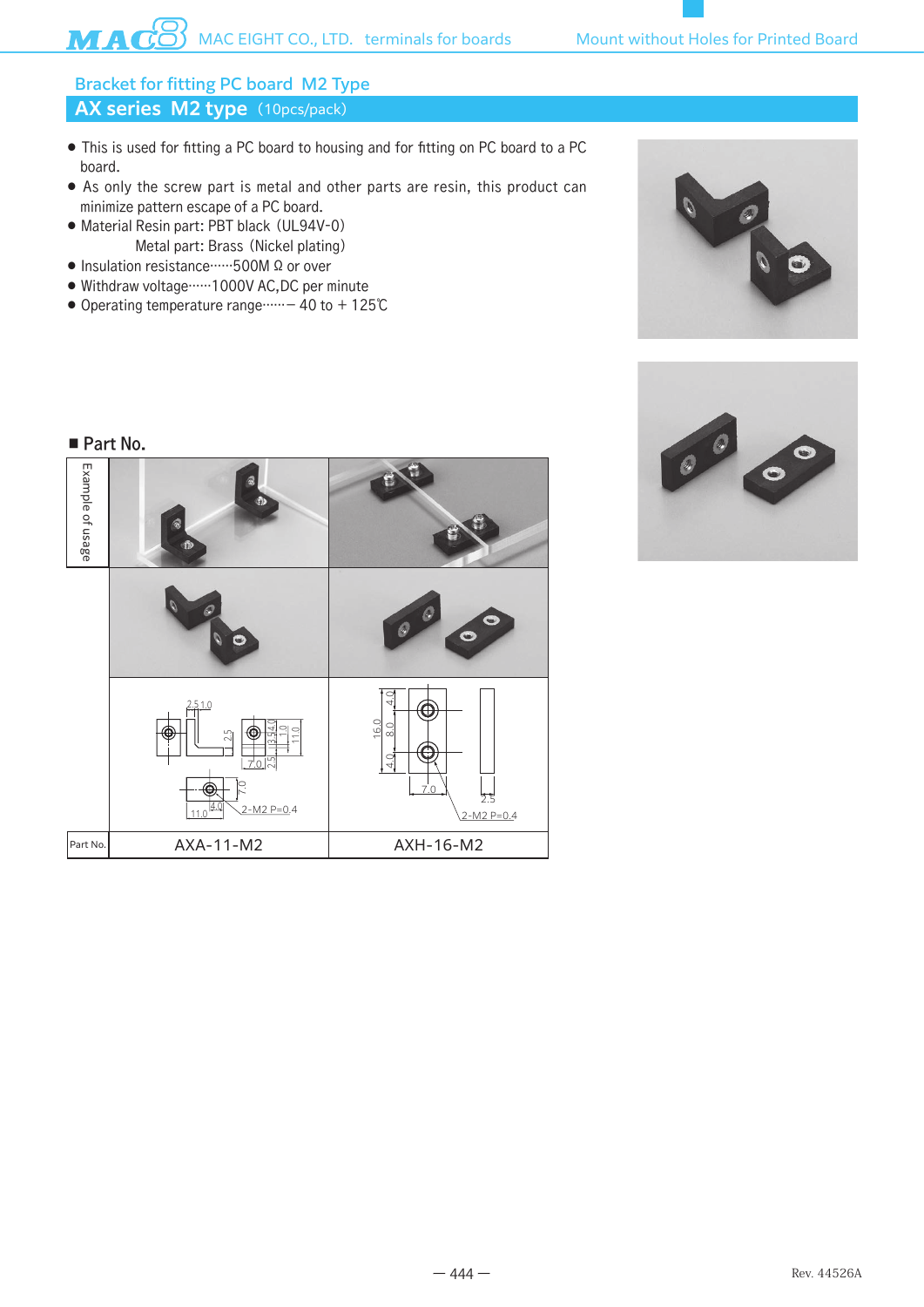# Bracket for fitting PC board

## **AX series** (10pcs/pack)

- This is used for fitting a PC board to housing and for fitting a PC board to a PC board.
- As only the screw part is metal and other parts are resin, this product can minimize pattern escape of a PC board.
- Material Resin part: PBT black (UL94V-0) Metal part: Brass (Nickel plating)
- Insulation resistance: 500M Ω or over
- Withstand voltage: 1000V AC, DC per minute
- Operating temperature range: − 40 to + 125℃



#### ■ Part No.